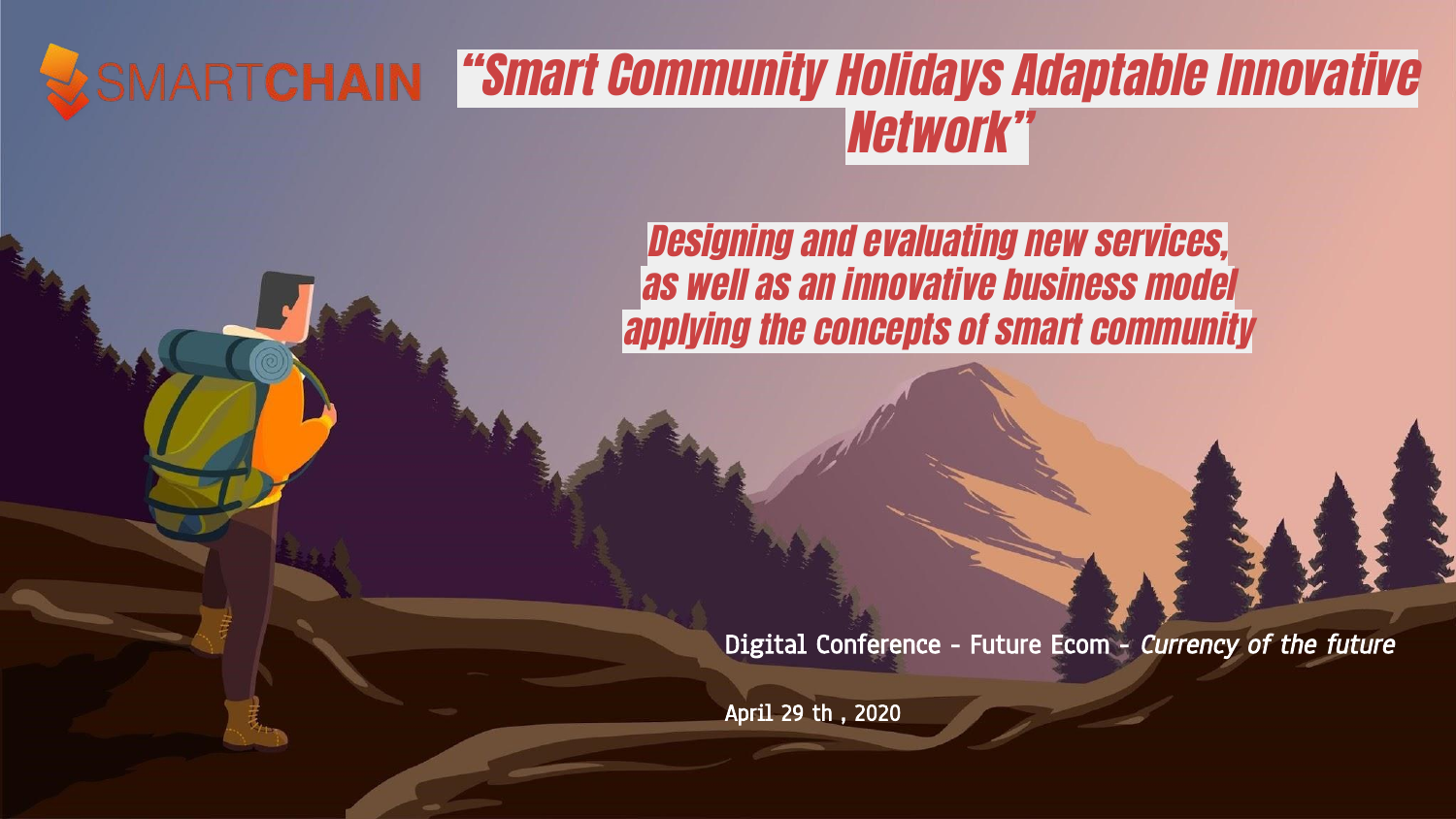### THE PARTNERS OF THE PROJECT



Trentino holidays is a Tour Operator owned by UNAT, the Confcommercio del Trentino Hoteliers Union



**SEAC SpA** a Trento-based business services company that operates throughout northern and central Italy B2C2C with the integration of Smart Contracts



**SIA SpA** shares SIAChain the private infrastructure created to develop, in a safe and secure way, innovative Blockchain applications based on Distributed Ledger Technology



**GFT SpA** research and innovation with a project focus on the tourist digital wallet and business model modeling



**Bruno Kessler Foundation** strong expertise on methodological aspects of defining requirements and evaluating solutions, tools and models of incentives and management of the tourism smart community.

Yanovis Srl specialized in IT systems for the hotel sector. Develop application solutions for the







tourism sector.



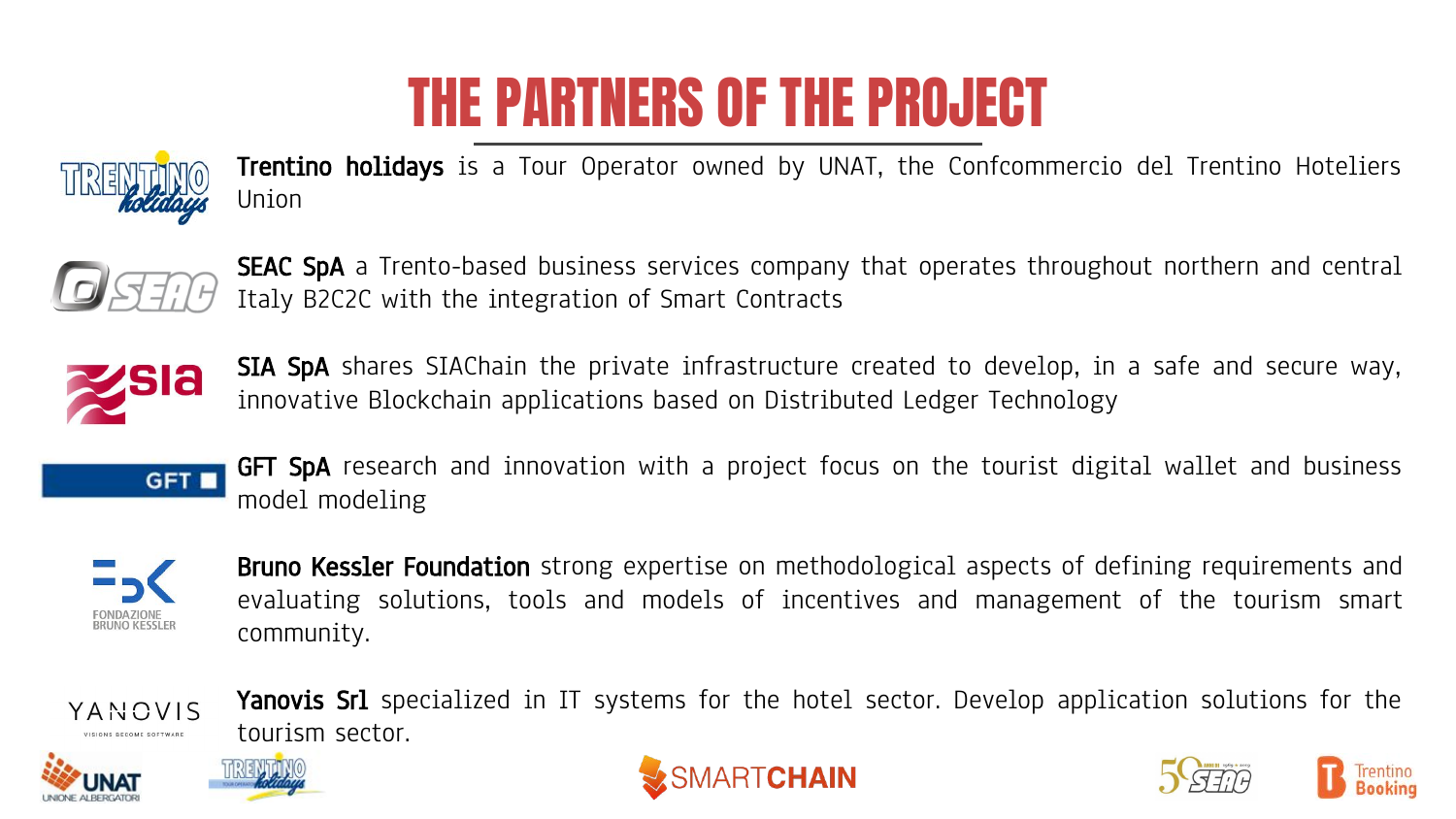#### Welcome to Trentino

#### Trentino is a small DMO in the north of Italy

The pleasure of enjoying nature at a slow pace. The beauty of reconnecting with the true sense of time, among woods, lakes and valleys. Imagine finding well-being and balance, through a serene walk in the mountains, a swim in a pristine alpine lake or just relaxing in front of a sparkling glass of Trentodoc. This is Trentino: a mix of nature, culture and traditions, in the heart of the Italian Alps, between the blue of Lake Garda and the grandeur of the Dolomites, a UNESCO heritage site.

#### Summer season 2019

Arrivals 1.859.271 Nights spent 8.335.682

#### Winter season 2018/19

Arrivals 1.730.486 Nights spent 7.079.797

Hotels 1.454 Beds 90.349

non-hotel accommodation 1.663 Beds 64.507









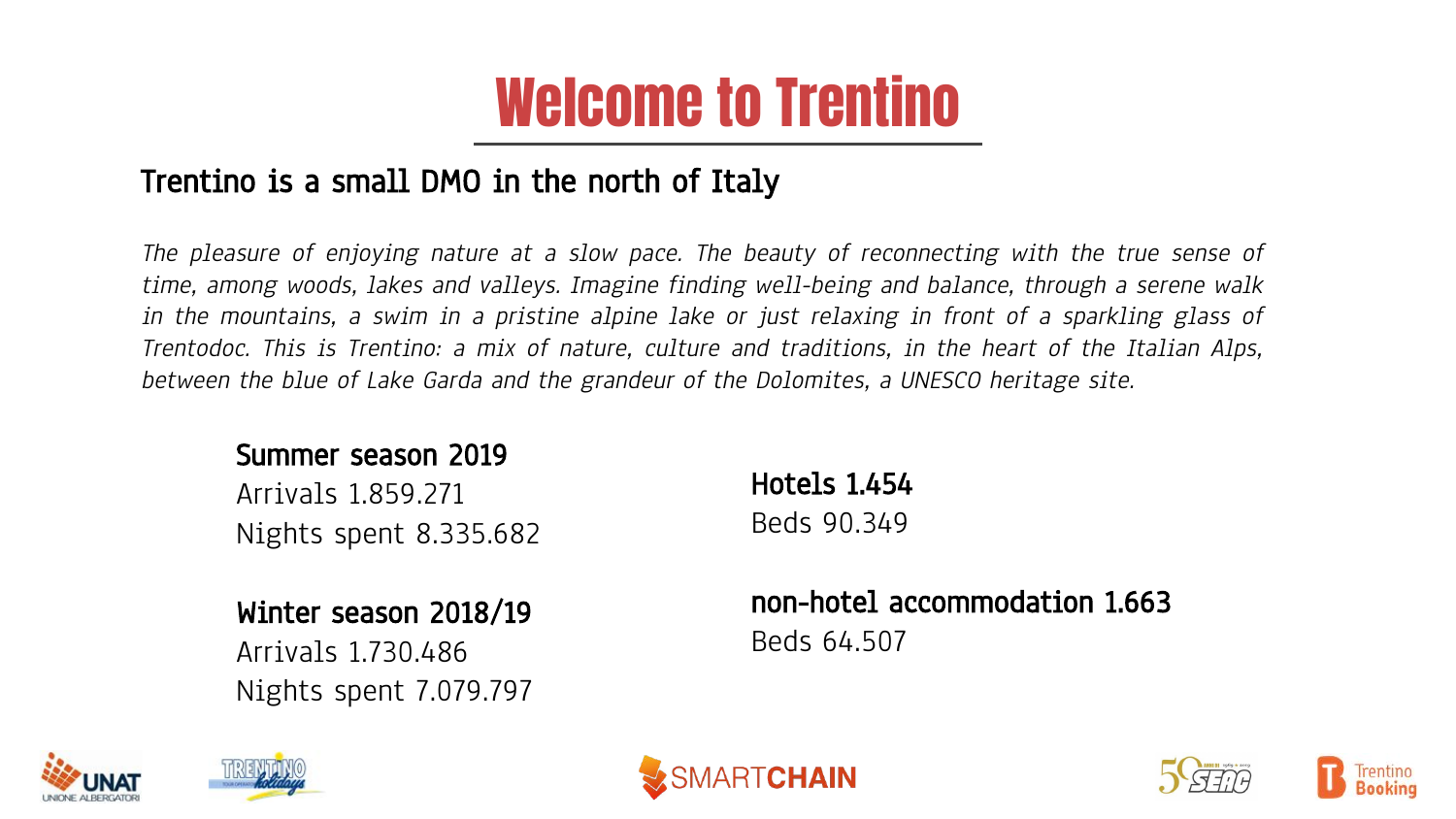## The problems to be solved

- $\rightarrow$  On-boarding of the operators
- $\rightarrow$  Distrust in the use of digital tools by local operators
- ➔ Profiling through user requests (time available, travel distances, cost you want to support, etc.)
- ➔ Design of personalized offer
- $\rightarrow$  Booking systems for personalized offers and their management
- $\rightarrow$  Mobile payment systems
- ➔ Generated value management system (cash back, loyalty, couponing, etc.)
- ➔ Elements of innovation to develop offer systems with high growth potential: assets already present and little valued by the community.









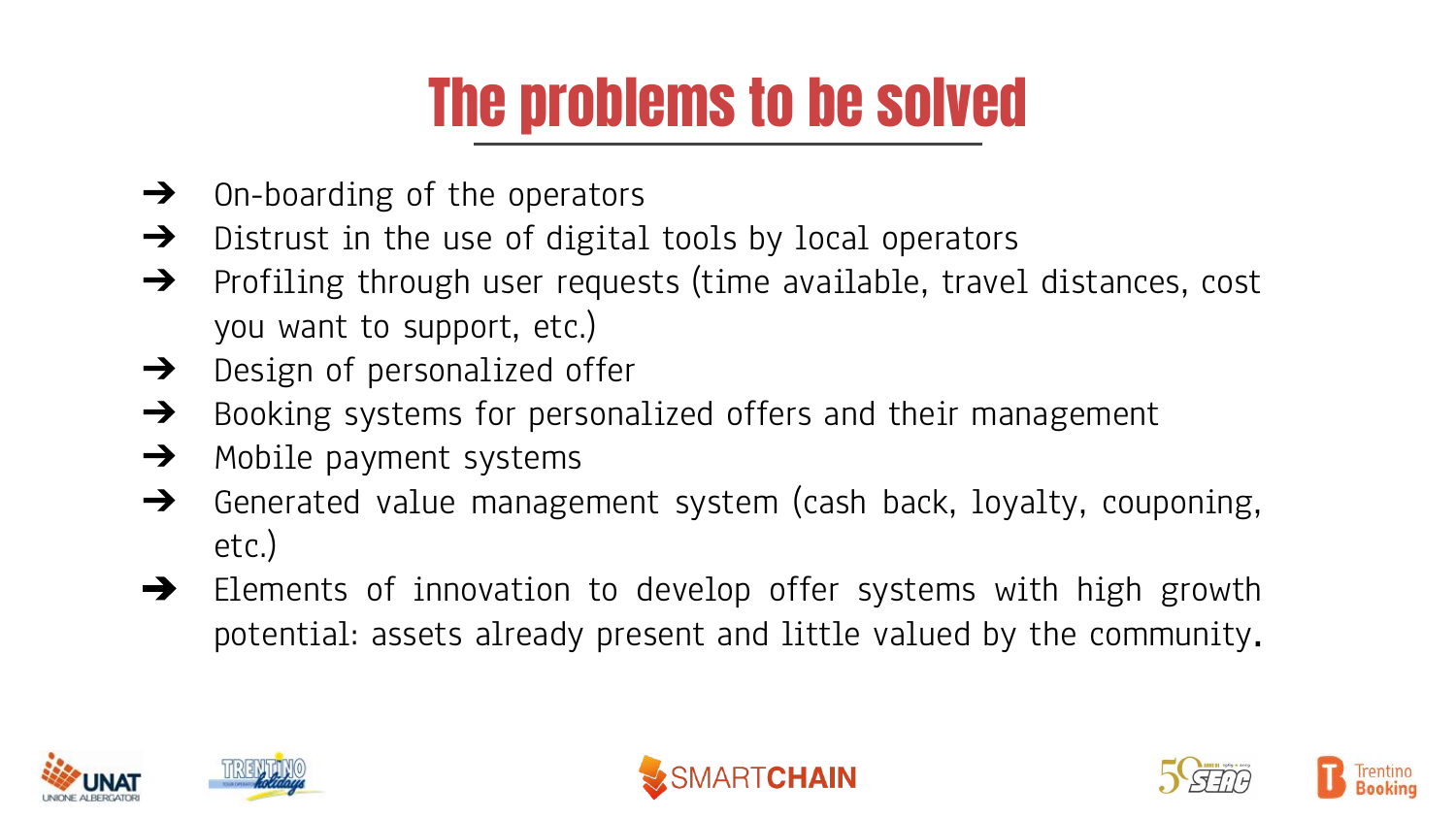









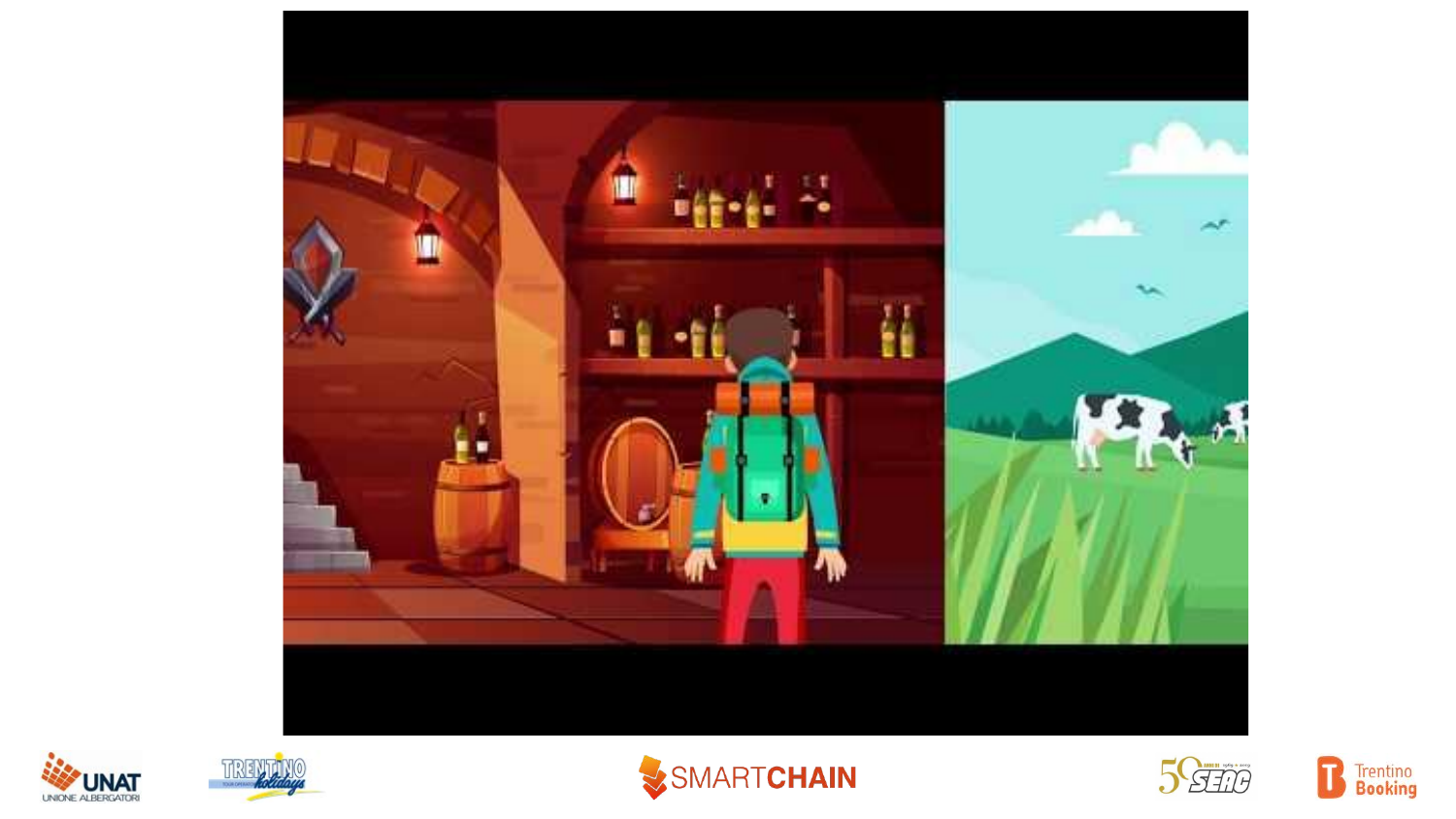### Marketplace & Smart Community

- $\rightarrow$  To put in the system all the new and old territorial tourist and commercial assets within a Smart Tourist Community and using companies, associations and local authorities as channels;
- $\rightarrow$  Higher value tourist offer Develop a tourist and commercial offer with higher added value through the integration of different components of the offer and developing an operational model for the construction of the "experiential tourist and commercial program" generated by the tourist profiling
- **→** Create a business model Create and manage a business model in which the services are defined through the collaborative model of the "tourist prosumer"









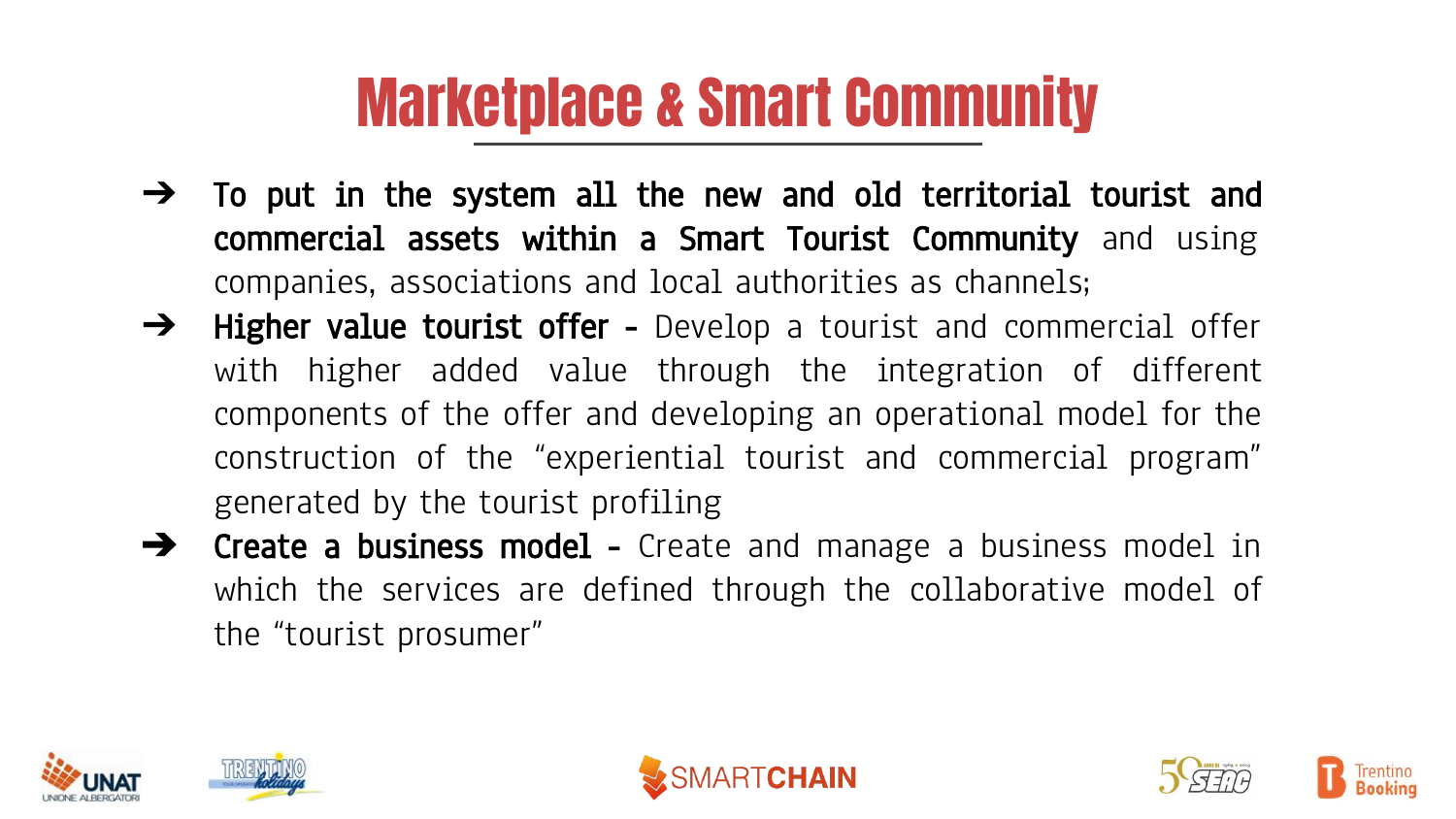## Blockchain is the king

- $\rightarrow$  The project aims to innovate the supply chain facilitating the establishment of Smart Tourism Community **federating the offer in a** collaborative and democratic interoperable approach through the territories, and create the conditions for achieving an open marketplace, disintermediated and distributed, which makes use of the newest technologies and blockchain.
- → Use of appropriate tools To equip all the topics that promote the tourist offer in the ecosystem, with digital tools suitable to support the innovative challenges of the market.









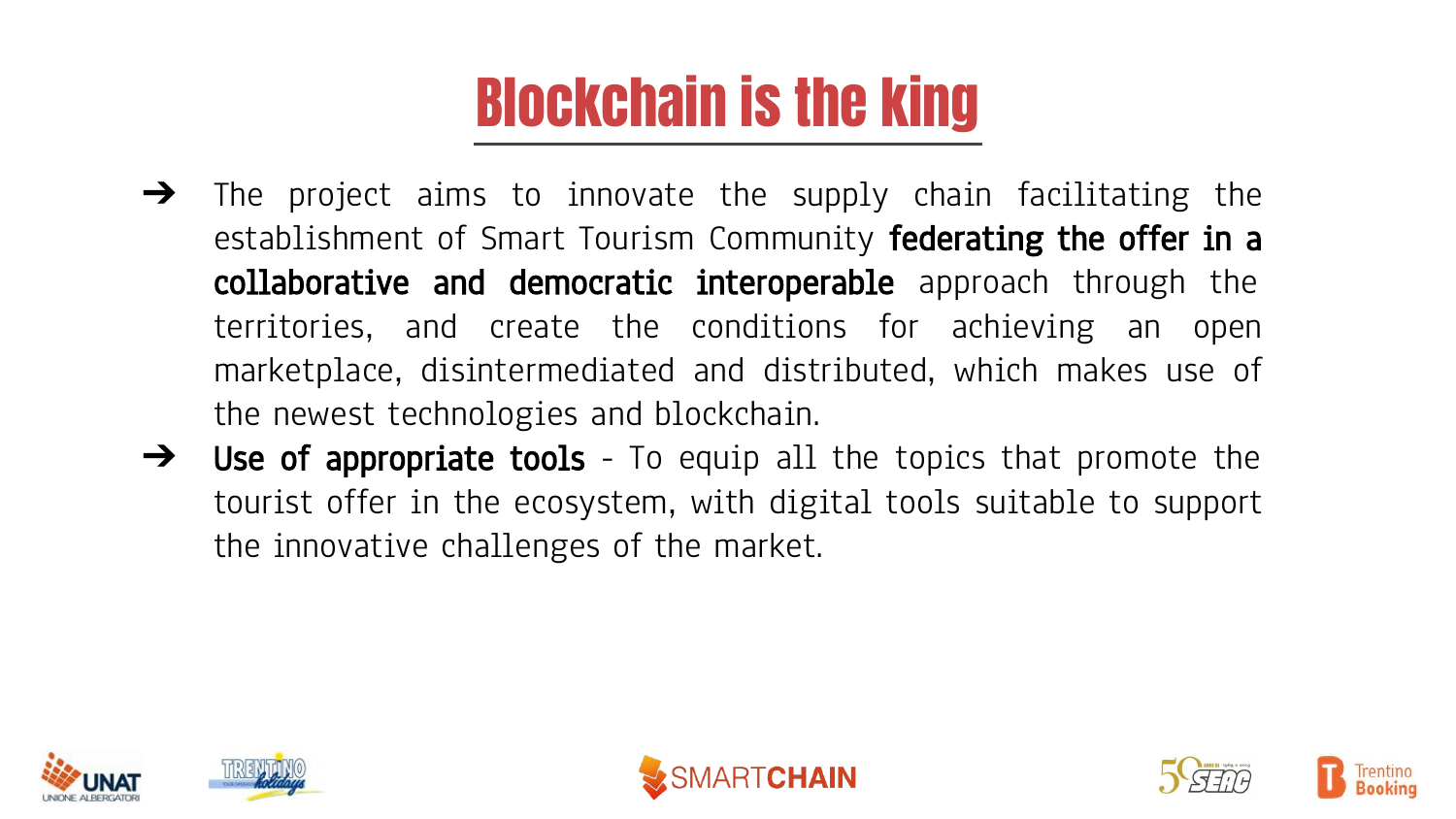## Technological environment

The Smart Tourist Community provides a technological, integrated and interoperable environment that enables:

- $\rightarrow$  the digital identities of the tourist and of the hotel, non-hotel and public / private subjects in the mobility components, cultural and environmental assets and activities of the territory
- $\rightarrow$  the enabling of services to which the tourist has access with his / her **unique** national ID
- $\rightarrow$  accounting for the activities of all members of the community
- $\rightarrow$  the territorial animation activities of the operating levers
- $\rightarrow$  the administrative and legal configuration of the contractual signing of **membership** of the members of the tourism ecosystem
- $\rightarrow$  enabling interactions by federating services performed by other platforms or by other subjects
- $\rightarrow$  the management of payments within the Smart Community through connection to bank and private payment circuits.







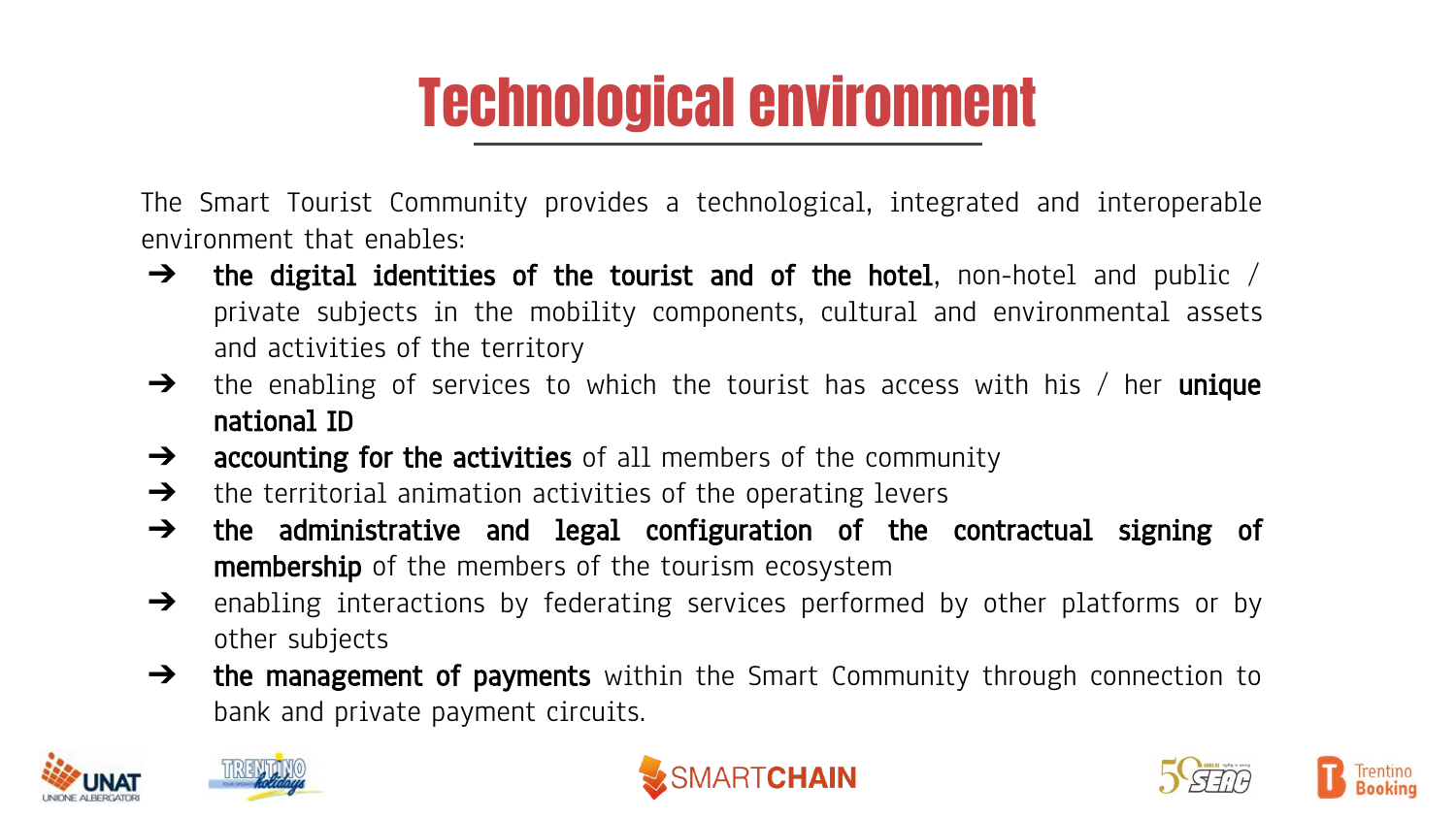# Progressive Web App (PWA)

- ❖ Progressive Web App is a term, originally coined by **Google,** which refers to web applications that are developed and loaded as normal web pages, but that behave similarly to native applications when used on a mobile device.
- ❖ Unlike traditional applications, progressive web apps are a hybrid of ordinary web pages (or websites) and mobile applications.
- ❖ This model of applications tries to combine the possibilities offered by most modern browsers with the benefits of using them on mobility.







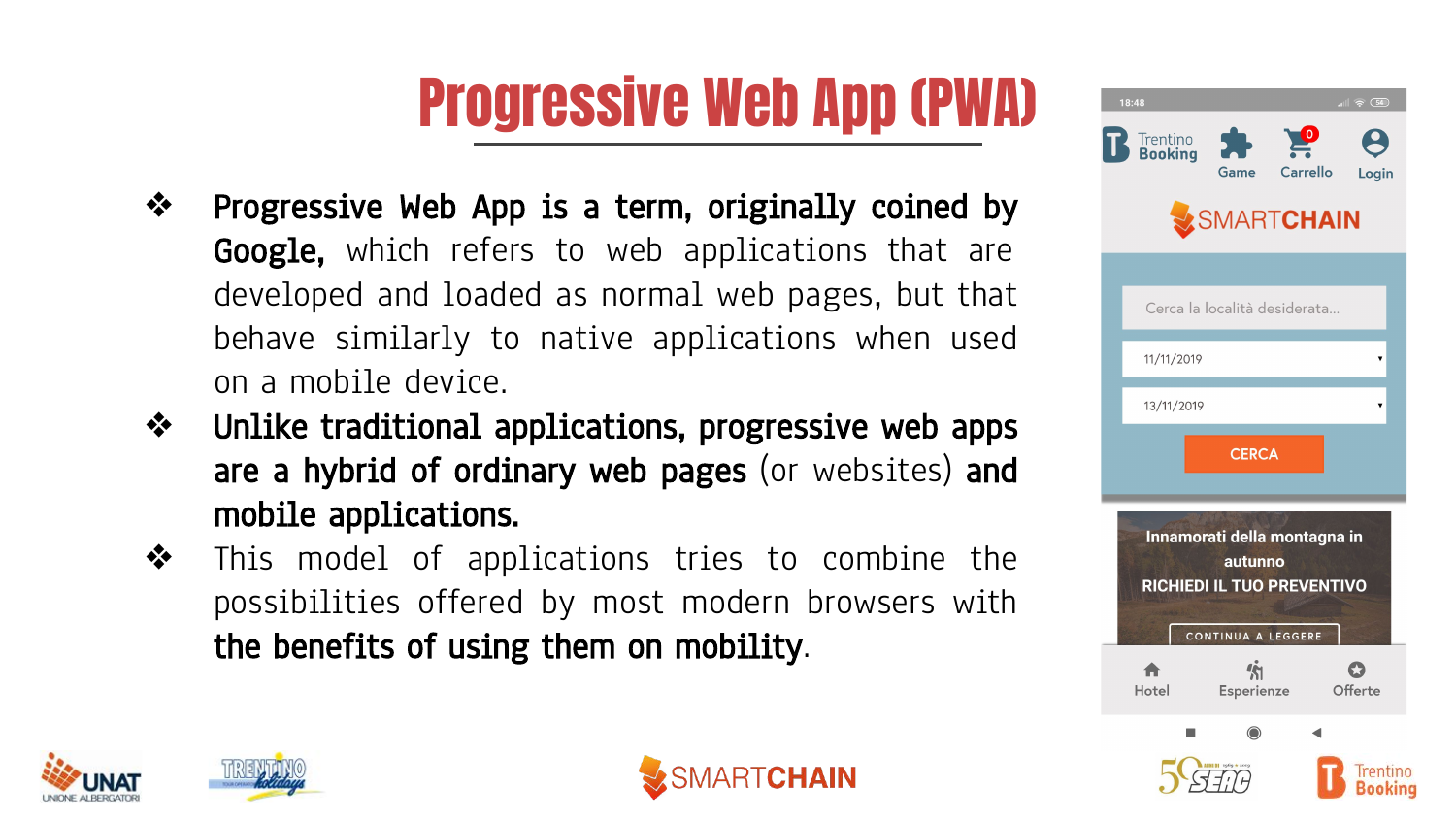#### Trentino holidays ecosystem







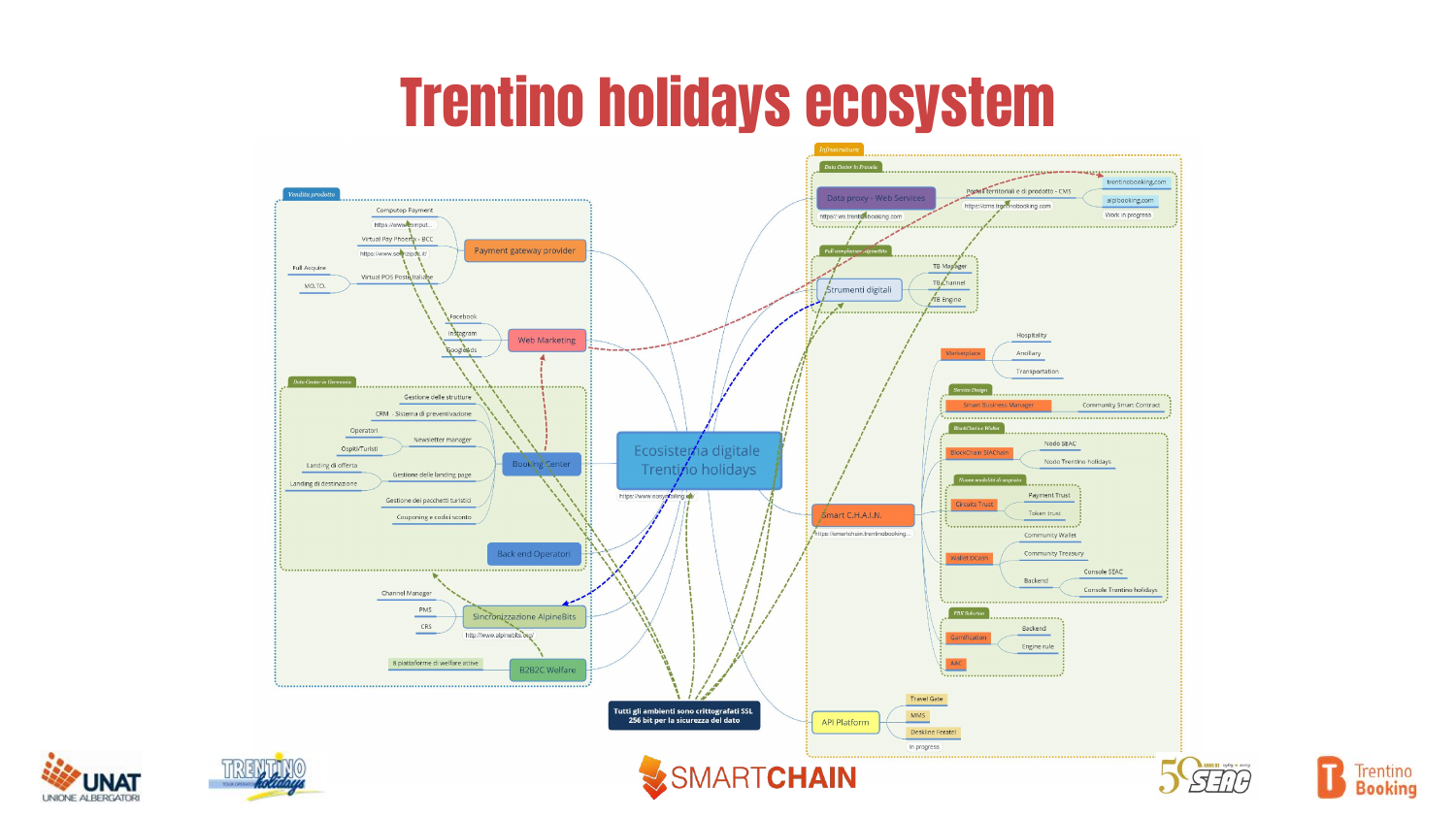

Investiamo nel vostro futuro

#### Luca Moschini luca.moschini@thol.it

http://smartchain.trentino.it/